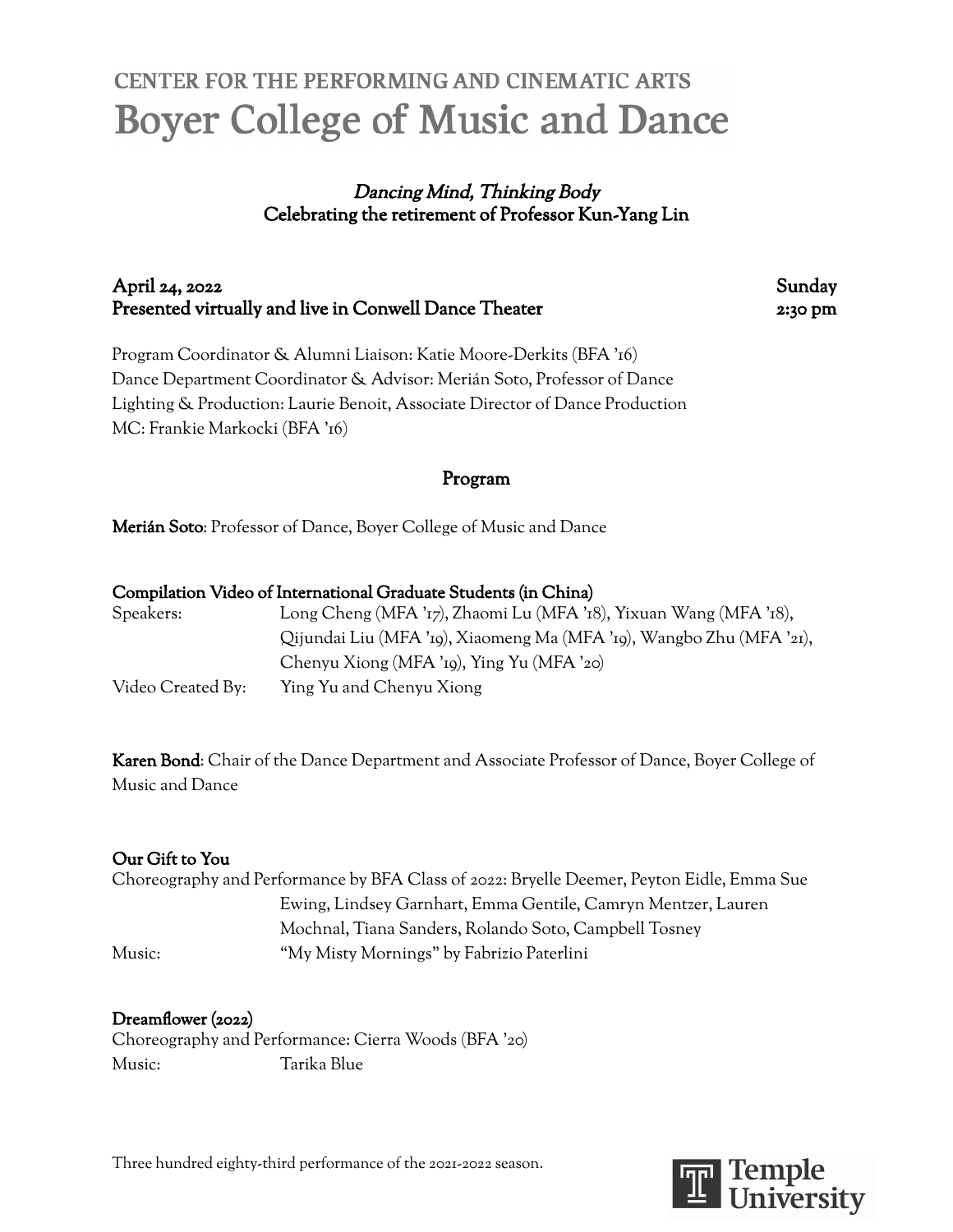## Videos from Undergraduate Alumni

#### Real Life

Choreography and Performance: Campbell Tosney (BFA '22) Music: "Real Life" by The Weeknd (Instrumental Version)

#### The Edge of Mercy

Choreography and Performance: Jennifer Rose (BFA '06)

Camera: Roberta Shaw

This film is an extension of Kun-Yang's infinite gifts embedded in myself and generations of art makers. For his rigorous search of the soul to lay bare and acceptance that this search is ceaseless. A trust in the power of sense over the traps of intellect. There is an understanding that the search for peace is not sedentary or petrified but *pulsing with vigorous bravery. Proof that the greatest teachers are students of transformation.*

### Stop Wondering

| Choreography: | Jenn Rose (Loose Screws) in collaboration with Rachael Britton Hart |
|---------------|---------------------------------------------------------------------|
|               | (BFA'14)                                                            |
| Performance:  | Rachael Britton Hart                                                |
| Music:        | April Smith and the Great Picture Show                              |

#### | Intermission |

#### Katie Moore-Derkits (BFA '16) and Gracianna Coscia-Collins (BFA '13)

Excerpts from Shed (originally performed as part of JCWK Dance Lab's HOMEbody, February 2020) Choreography and Performance: Jessica C. Warchal-King (MFA '10)

Videography: Jake Buczewski Music: Jude Eden

#### Seven Chakras Dance Blessings for Kun-Yang Lin

Choreographer and Performance: Helen Hale (BFA '09) Costume: Amanda Baumgardner and Helen Hale Music Credits: Chancha Via Circuito & Luvi Torres, Dirtwire, Thornato, Sweet Honey in the Rock, Jimmy Cliff, Beautiful Chorus, Bastien Deshayes + Jean Luc Daniel + Nicolas Clergue. Edited by Santiago Páramo

*I carry forward what you have taught me with gratitude and joy.*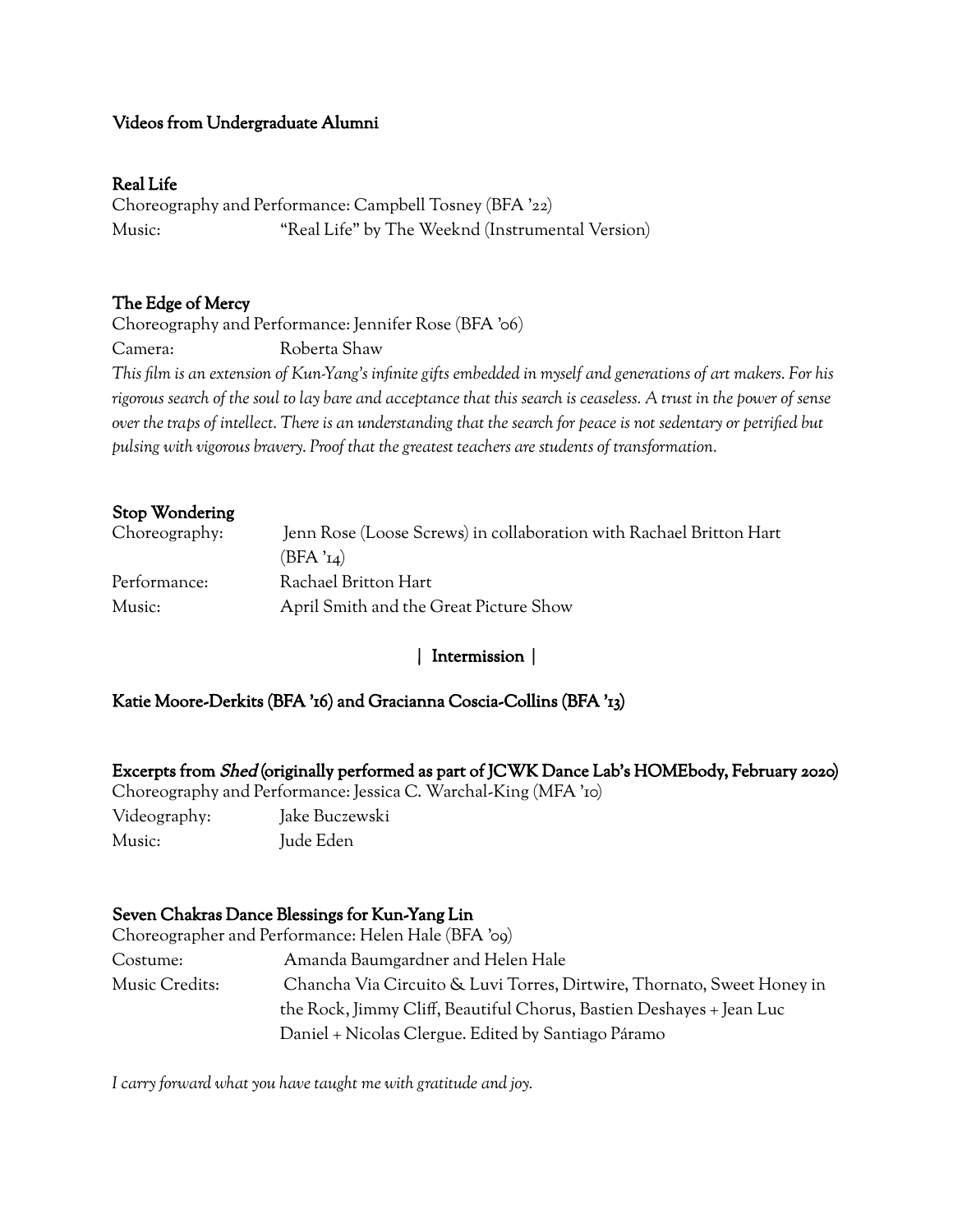#### 回歸 (Return to the Root)

| Choreography:     | Kun-Yang Lin                                                        |
|-------------------|---------------------------------------------------------------------|
| Reconstruction:   | Dara Meredith (MFA '15) & Shaness D. Kemp (BFA '08 & MFA '12)       |
| Text:             | Kun-Yang Lin's Teaching & Creative Process Videos 1&2, Kun-Yang Lin |
|                   | Dancers in the MindTV interview by Henry Nevison                    |
| Music:            | Entrada (At the River) by Ingram Marshall                           |
| Additional Sound: | OM Chanting $@_{417}$ hz                                            |
| Costumes:         | Dara Meredith & Shaness D. Kemp                                     |

He returns to his roots. Planted firmly between spaces that reflect where he began, the journey that continues and the spaces he creates for himself and others. Defining one's presence and "state of being/who you are" is a *constant space he encourages his students and audiences to explore. His presence, movement, teachings and* being are unmatched. The journey is liberating and we are all better because of it, we are all better because of *him.*

## Lingyuan (Maggie) Zhao, Adjunct Professor in the Boyer College of Music and Dance and KYL/D Dance Artist Evalina Carbonell

#### The Wind

| Choreography: | Kun-Yang Lin                                                           |
|---------------|------------------------------------------------------------------------|
| Performance:  | Weiwei Ma (MFA '16)                                                    |
| Costume:      | Evalina Carbonell                                                      |
| Music:        | Gustav Mahler (Composer); Ich Bin Der Welt Abhanden Gekommen (I am     |
|               | lost to the world) by Friedrich Rückert (Poem); Dame Janet Baker & New |
|               | Philharmonia Orchestra                                                 |

In conversation with the waves Performance and Videography: Kun-Yang Lin

#### OceanWaves (excerpt)

| Choreography: | Kun-Yang Lin                                                                                       |
|---------------|----------------------------------------------------------------------------------------------------|
| Performance:  | The KYL/D Ensemble                                                                                 |
|               | Evalina Carbonell, Weiwei Ma, Grace Stern, Keila Pérez-Vega, Sophie Malin, Ariel Isakowitz, Jamaal |
|               | Bowman, Marcel Santiago Marcelino, Shiyu Wang (MFA Student)                                        |
|               | Movement Exploration: Kun-Yang Lin in collaboration with the KYL/D Ensemble                        |
| Costume:      | Jill Peterson                                                                                      |
| Music:        | Murcof, Amand Amar, Cory Neale (Original Music and Sound Design)                                   |